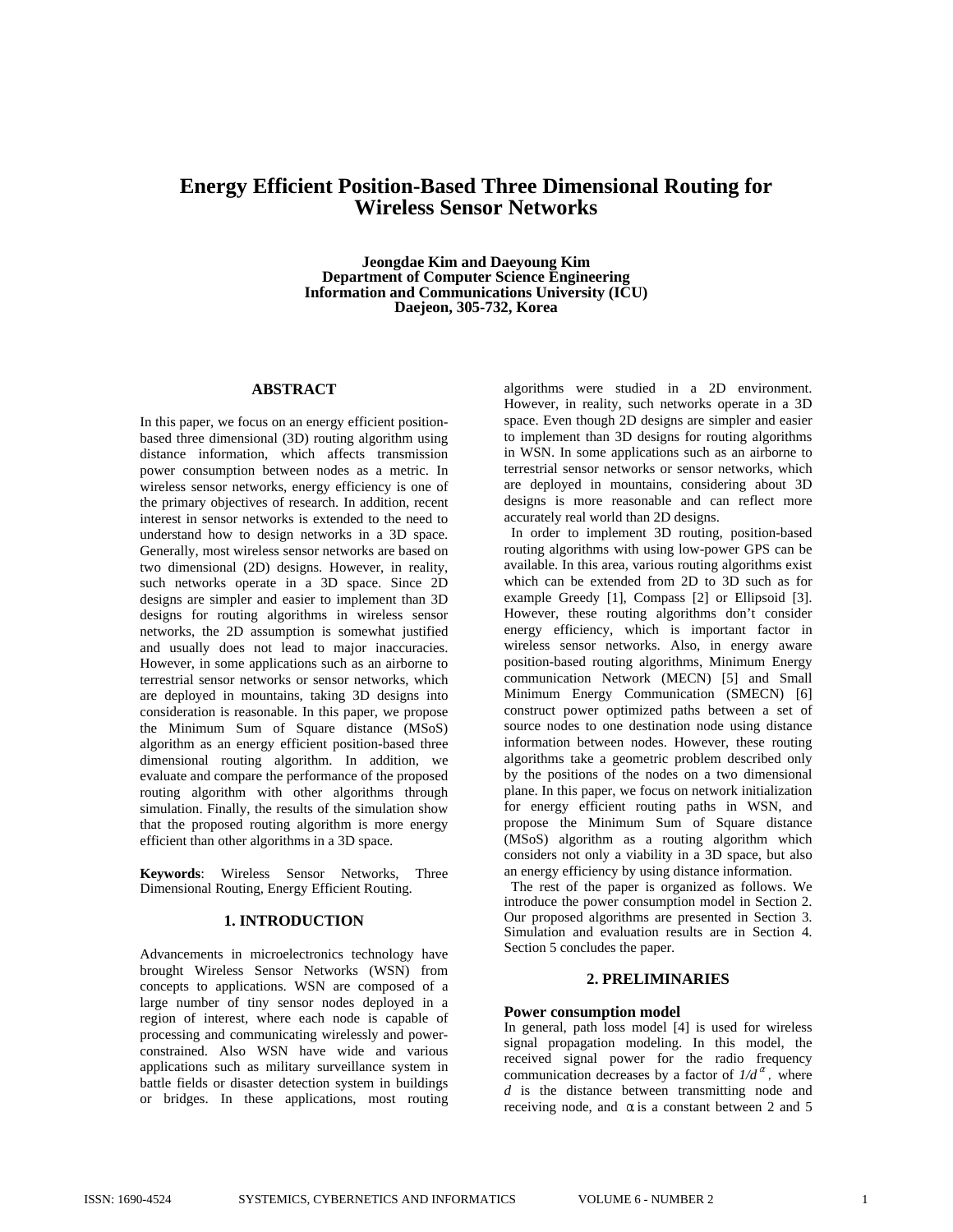dependent on the wireless transmission environment. A value of  $\alpha = 2$  is often used for the free-space propagation model, while  $\alpha = 4$  is used for the two-ray ground reflection model. In this paper, we define the  $d(u, v)$  as the Euclidean distance between the node  $u$ and *v* in a 3D space*.*

$$
d(u, v) = \sqrt{(u_x - v_x)^2 + (u_y - v_y)^2 + (u_z - v_z)^2}
$$
 (1)

Furthermore, node *u* is a node that wishes to transmit information to node  $v$ . Accordingly, node  $u$  is called the 'transmitting node' and node *v* the 'receiving node. Additionally, the sum of all the power consumption for one signal transmission amounts to  $td^{\alpha}$ +c, where *t* denotes the pre-detection threshold at the receiver. Altogether this leads to an expression  $td^{\alpha}$ , which denotes the minimum power the sender has to radiate in order to enable a signal detection at distance *d*. Besides, constant *c* may also incorporate additional power expenditure due to computer processing and encoding and decoding on the sending and receiving devices. In this paper, we assume that each node can control its transmission power, and that all receivers have the same power threshold for signal detection, which are then typically normalized to one, also we assume that the constant *c* is a very small value. Finally, we will use the free-space model for routing in a 3D space.

As a simple illustration, consider the three nodes S, *r* and D in a 3D space of Figure 1. We assume that all three nodes use identical transmitters and receivers and  $\alpha = 2$ . The power consumption to transmit a signal from S to D is therefore  $d(S, D)^2$  (i.e., the square of distance between node S and D). If the relay node *r* can be used for the transmission between S and D, the total power consumption is  $d(S, r)^2 + d(r, D)^2$ , which is less than  $d(S, D)^2$ . In other words, if S wants to send a packet to any node D lying in the right side of the plane P, relaying through node *r* always consumes less power than directly transmitting to D.



Figure 1: Relaying through node *r* consumes less power than directly transmitting from S to D in 3D.

For the power consumption model in a 3D space, if we assume that  $pt=(u, u_1,..., u_{k-l}, v)$  is a set of nodes in the path between *u* and *v*, where  $u=u_0$ ,  $v=u_k$ . Then we can write power consumption between *u* and *v* as:

$$
P(u, v) = d(u, v)^{\alpha} \tag{2}
$$

The total transmission power consumption of a path like *pt* is given by:

$$
C(pt) = \sum_{i=1}^{k} (p(u_{i-1}, u_i))
$$
 (3)

 In MECN [5], Rodoplu and Meng also use the path loss model. The main idea is to find a sub-network, which will have less number of nodes and require less power for transmitting between any two particular nodes. In this way, global minimum power paths are found without considering all the nodes in the network. Moreover, SMECN [6] is an extension to MECN by reducing the number of edges in sub-network for improvement of performance. These routing algorithms are performed using a localized search for each node considering its relay region (i.e., the area where indirect transmissions consume less energy than direct transmissions). However, they took a geometric problem described only by the positions of the nodes on a two-dimensional plane.

#### **Related Routing Algorithms**

In mobile ad-hoc networks, various position-based routing algorithms exist which can be applicable to a 3D space.

**Greedy routing [1]:** the current node forwards the packet to the neighbor that minimizes the remaining distance to the destination. The same procedure is repeated until the destination node is reached.

**Compass routing [2]:** the current node forwards the packet to the neighbor node that minimize the angle between the current node, next node and the destination node locations. The same procedure is repeated until the destination node is reached.

**Ellipsoid routing [3]:** the current node selects the neighboring node that has the smallest sum of distances from itself to the neighboring node and then to the destination node.

These routing algorithms have advantage in the aspect of reducing hop count or increasing the route construction success probability. However, they don't consider energy efficiency, which is important in wireless sensor networks in a 3D space.

# **3. ROUTING ALGORITHM**

We propose an energy efficient routing algorithm which considers the capability to implement in a 3D space by using distance information, which affects transmission power consumption between nodes without relay region. As explained in section 2, we assume that each node is aware of its own location, and that each node can know the location of its neighbors and destination node. In addition, each node is randomly deployed, is static and has the same communication range in a 3D space.

First of all, from the simplified equation (2) in section 2, we can get the basic concept about selecting the energy efficient neighbor node in one hop range as follows.

$$
d(u, n)^2 + d(n, v)^2 \tag{4}
$$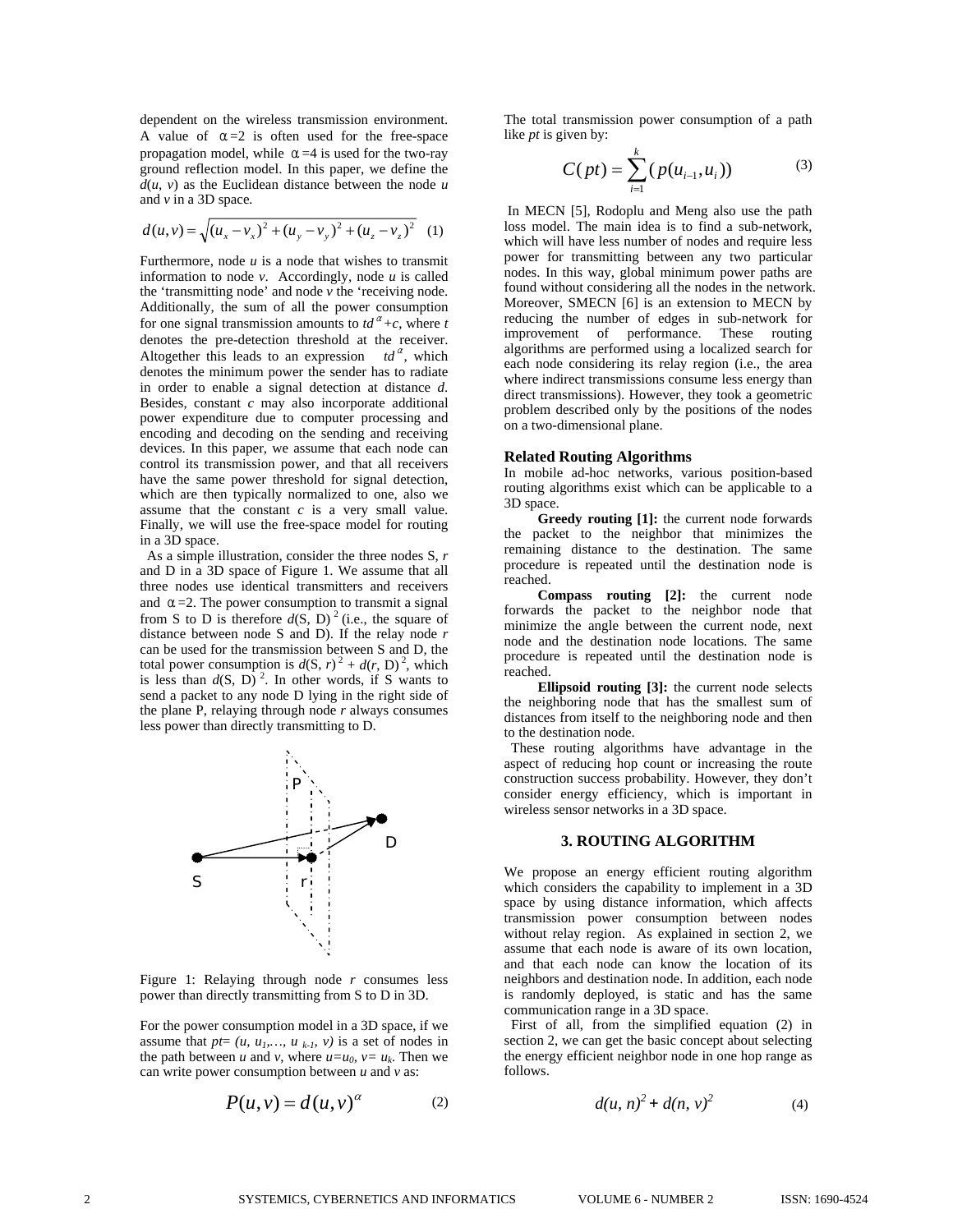When we define a set of all neighbor nodes of *u* as N*u*, where  $n \in N_u$ , and  $d(u, n)$  is the distance between the transmitting node  $u$  and its neighbor node  $n$  and  $d(n, v)$ is distance between the neighbor node *n* and receiving node  $v$ . In this section, we use the sum of the square of the distance between two nodes in order to select the energy efficient neighbor node (which has the lowest transmission power consumption among neighbors) using the formula (4), and our routing algorithm is composed of two phases.

### **Phase 1 algorithm**

In Phase1 algorithm, the source node can calculates the sum of the square of the distance (SoS) for each neighbor node and selects the node that has the smallest SoS value. In Figure 2, S is the source node (which has sphere-shaped communication range in a 3D space), nodes A and B are neighbor nodes of S, and D is the destination node. And then, S calculates and compares the value of SoS, and based on these values, S selects the node A according to the following inequality (5).

$$
d(S, A)^2 + d(A, D)^2 < d(S, B)^2 + d(B, D)^2
$$
 (5)

 Phase 1 has two purposes. First one is reducing the power consumption by the distance in case that the source node is adjacent to the destination node. Second one is to overcome Greedy's void node problem (which is the case of that the closest distance from D to neighbor of S is bigger than distance between S and D) in a 3D because phase 1 can select any node by using inequality (5) even in that case.

Furthermore, we can consider inequality (5) as another method. If we define point *m* as the middle point between S and D. In this case, we can observe that a set of each point, which has the same value of SoS for every node A or B is a circle with *m* as origin. From this observation, we can represent the inequality (5) to another inequality where  $\overline{S}$  selects its neighbor node that has the smallest distance from the middle point *m*. In other words, inequality (5) has same meaning with following inequality (6).

$$
d(A, m) < d(B, m) \tag{6}
$$

Therefore, we can use this inequality (6) which is simpler than inequality (5) to simplify of our proposed phase 1 algorithm.



Figure 2: Phase 1 algorithm using middle point *m* 

This simplified algorithm can reduce the complexity of the calculation compared to the inequality (5) for finding a routing path in the whole network. In addition, from the phase 1 of the algorithm, we can expect a reduction of power consumption in case that the source node is adjacent to the destination node. However, in the cases of multi hop, it is not optimal. Therefore, we propose the phase 2 algorithm for energy efficient 3D routing algorithm.

# **Phase 2 algorithm**

First of all, let *t* be the transmitting node, *r* is the receiving node and *i* is the intermediate node (Figure 3). We define the Energy Efficient Area between transmitting node and receiving node as follows:

**Definition 1:** The Energy Efficient Area (EEA) is the sphere-shaped area satisfied by following inequality between transmitting node *t* and receiving node *r*

$$
d(t, i)^2 + d(i, r)^2 < d(t, r)^2 \tag{7}
$$

**Definition 2:** An energy efficient node is a node, which has the smallest value of SoS within the EEA.

Figure 3 shows well the EEA sphere in a 3D space. In this figure, boundary face (i.e., dotted circle) is satisfied by the equation  $d(t, i)^2 + d(i, r)^2 = d(t, r)^2$ . Therefore, if the intermediate node *i* is contained in this sphere, the indirect routing through *i* is more energy efficient than both the direct routing and the case where *i* is outside of this sphere.



Figure 3: Energy Efficient Area (EEA)

The purpose of phase 2 is only reducing the power consumption by both finding energy efficient nodes and renewing routing paths. So, the Phase 2 algorithm is performed consecutively on the one hop distance interval which was determined by phase 1 algorithm. In this algorithm, the transmitting node first finds the energy efficient nodes in the EEA. If there are nodes in that area, the transmitting node calculates and compares the value of the SoS and select the node which has the smallest value of the SoS. In the next step, the transmitting node recalculates the EEA between the newly created hops, in order to find further energy efficient nodes in those areas. If no node exists in EEA, the execution of phase 2 algorithm is transferred to the next hop. Finally, all this process is repeated until no more nodes exist in any EEA. Then nodes found by phase 2 are placed into a routing path list that assures minimum power consumption. Figure 4 shows well phase 2 algorithm. In figure 4, the arc *f* is the communication range of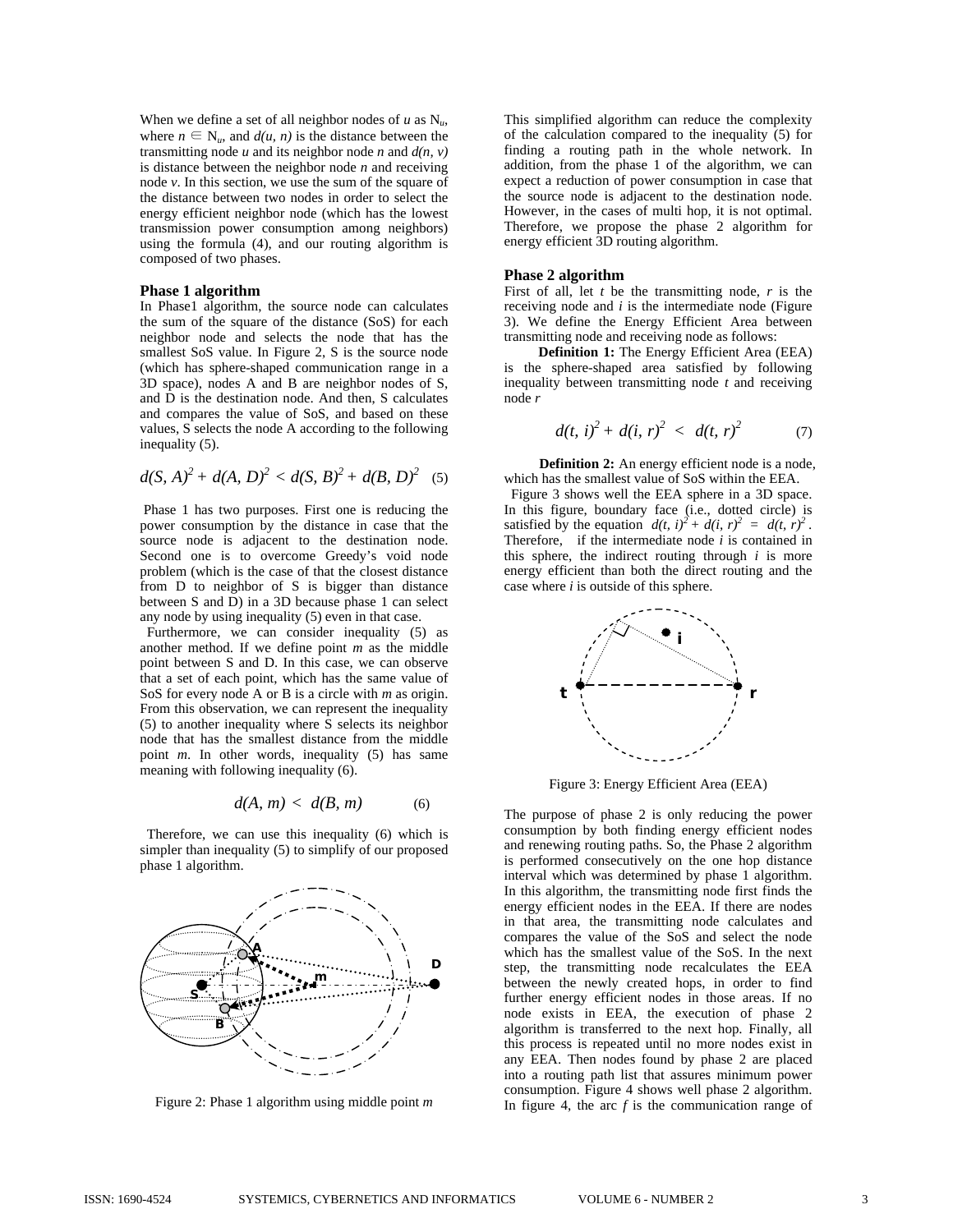transmitting node *t,* and receiving node *r* is selected by the phase 1 algorithm among the neighbor nodes of *t*. In addition, various sizes dotted circles represent the boundary face of EEA. As we can see, consequently, the indirect transmission (t-b-a-r) consumes less power than the one hop direct transmission (t-r) defined by phase 1.



Figure 4: Selecting energy efficient path in phase 2

Phase 2 algorithm is a supplementary algorithm that aims to overcome the limitation of phase 1 for long distance multi-hop cases. Additionally, in phase 2 algorithm, as the number of energy efficient nodes increases, we can expect the reduction of the total power consumption in the whole 3D sensor network using the phase 2 algorithm. As stated above, phase 1 and phase 2 algorithms can be performed simultaneously and sequentially. Hereafter, we call the hybrid routing algorithm composed of both the phase 1 and phase 2 algorithms as the Minimum Sum of Square distance (MSoS) algorithm.

### **4. SIMULATION AND EVALUATION**

In this paper, the performance of the MSoS routing algorithm was evaluated by a computer simulation. To verify the effectiveness of our scheme, the simulation was performed with MATLAB. In our simulation, we investigate the total average transmission power consumption in a 3D space.

The simulation condition is to randomly arrange the nodes which are uniformly distributed in a 200m  $\times$  $200m \times 200m$  virtual 3D space. The communication range  $(R)$  of each node is a fixed value in execution of simulation, and we changed the value of *R* at each simulation case from 60m to 110m. In addition, source nodes and destination nodes are randomly selected, and the number of nodes (*n*) at each simulation was also varied from 10 to 100. Figure 5 demonstrates an example simulation case of the routing path obtained with the proposed algorithms with regard to randomly deployed sensor nodes in a 3D space.

Figure 5(a) depicts the routing path obtained with the phase 1 algorithm in the condition of fixed 100m communication range and 50 nodes, whereas Figure 5(b) depicts the routing path with the MSoS algorithm with the same configuration. As we can see in these figures, even if the Figure 5(b) bears a bigger number

of hops, it contains more energy efficient nodes than Figure 5(a) in the final routing path.



(a) Routing path with phase 1



(b) Routing path with MSoS (phase  $1 +$  phase 2)

Figure 5: Example of routing path for randomly deployed sensor nodes in a 3D space  $(R = 100, n = 50)$ 

Figure 6 shows the comparison of the total average power consumption between various routing algorithms such as Ellipsoid, Greedy and Compass as the number of nodes increase. Each point of value on the each line represents total average power consumption which is calculated by equation (3) and running the simulation a hundred times. We can see that the total average power consumption of Greedy, Compass and Ellipsoid is continuous or increasing as the number of nodes increases, whereas the consumption of MSoS is decreasing as the number of nodes increases.

This figure shows that our proposed scheme (MSoS) has definitely better performance than other algorithms in terms of energy efficiency in a 3D space. In addition, when the number of nodes is 100, the MSoS achieves 40.4% of power savings in total average power consumption in comparison with the Greedy algorithm. Furthermore the MSoS has also 25.7% and 31.6% power savings comparing to Ellipsoid and Compass algorithm respectively. These results confirm that the energy efficiency increases along with the increasing probability of containing energy efficient nodes in the routing path.